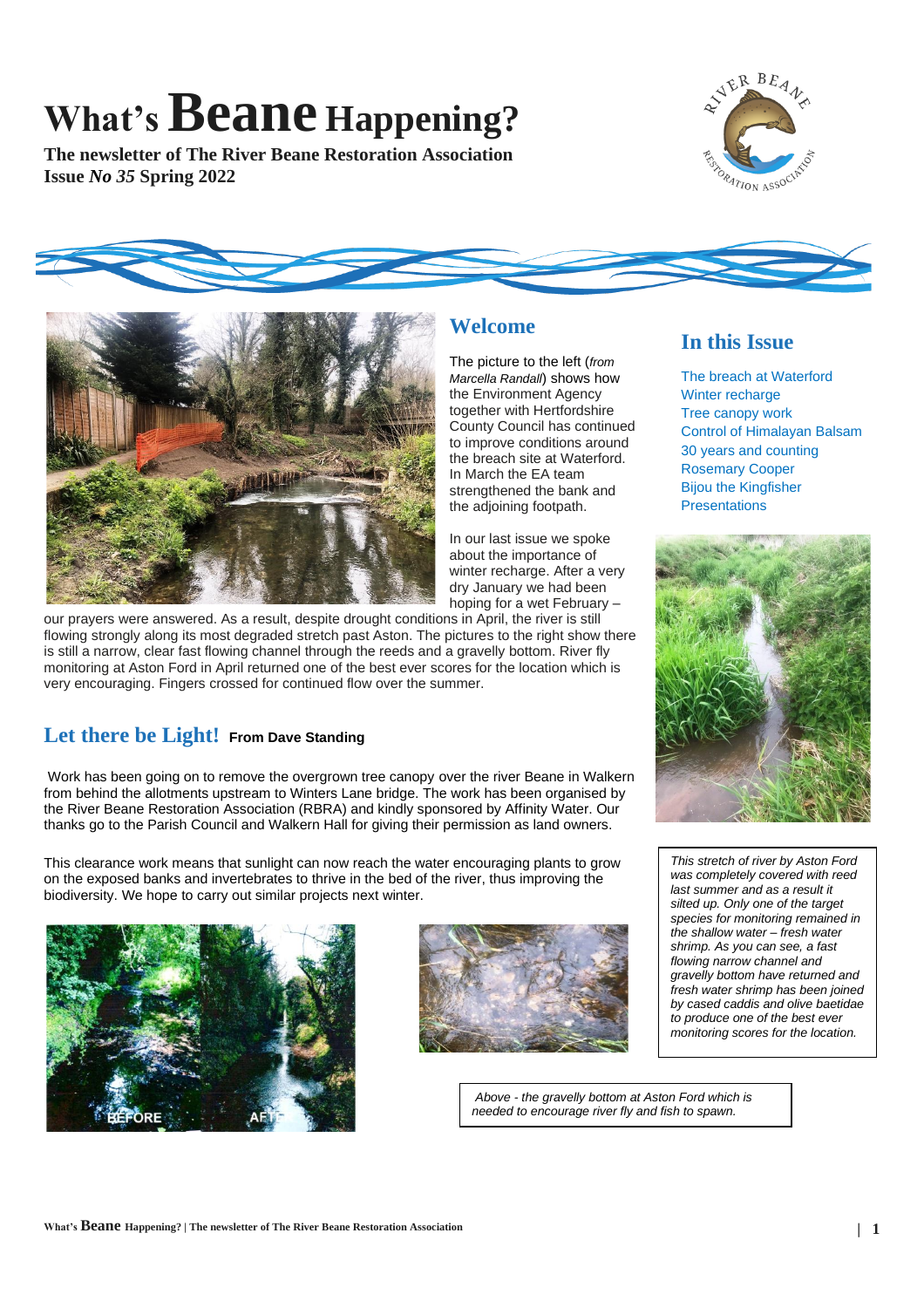# **Public Field trip to Wychdell Flood Storage Reservoir**



The RBRA are holding a presentation at Wychdell on Tuesday 24<sup>th</sup> May at 10.30am. The theme of the presentation is Non-Native Invasive Species, in particular how the RBRA is planning work parties to control the spread of Himalayan Balsam and Giant Hogweed. We hope to actually pull up some balsam. Everyone is welcome, the talk is free of charge and will last approximately an hour. Wychdell can be found off Ranworth Avenue SG2

8SL where there are steps down to the brook at the spot marked on the attached map.

### **The RBRA 30 Years On from Marcella Randall**

Last year the RBRA passed its 30th anniversary. But in 2021 there were few opportunities to celebrate that landmark, of course. So perhaps now we can reflect on some successes as well as look ahead to new projects and ways of dealing with the constant challenges.

Under the leadership of our former Chairman, Dave Stimpson, for much of that time, the first priority for the RBRA was to campaign to restore more flow in the river, where its northern reaches frequently ran dry. So a major milestone was reached in 2018 when Affinity Water reduced its abstraction operation at Whitehall pumping station by 90%. Replenishing underground aquifers takes time, and the local geological conditions are complex, but we are still hopeful that flows will improve, especially in the upper Beane.

As the RBRA's membership increased, our partners' input also grew and they were key players in the expanding agenda around chalk stream restoration. As well as Affinity Water, the EA and Herts County Council's countryside team, it was the role of Herts and Middlesex Wildlife Trust which was so influential. The whole of the upper Lea catchment came under their remit and they appointed a dedicated rivers officer. They even added a new nature reserve at Beane Marsh, on the Beane! Within this broader catchment partnership the RBRA could link up with other local chalk stream campaigns, as well as benefit from the HMWT's expertise and advice. When our ground-breaking film premiered to a large audience at the Hertford Theatre in 2014, we increased our support from the community, which already included some Hertfordshire MPs. These politicians then formed an APPG group in Parliament so that chalk streams became an important element in debates within the wider environmental agenda.

More recently the EA has teamed up with the County Council to remove or bypass some of the weirs along the Beane. This work is still in progress, but already there are visible improvements to the health of the river. Another whole section of its original course has been restored at Woodhall Park, with Affinity Water a major supporter for the estate's historic project.

Demands for cleaner water and growing awareness of our degraded biodiversity have now reached a much wider audience in the UK. The RBRA can be proud to have been part of that movement. This passion to keep campaigning will continue and we will maintain our strong record of, for example, monitoring ground water levels and sampling for river fly species. We surveyed the whole river channel in 2018 with the hope of reintroducing critically endangered water voles and this gave us much useful data about the condition of the Beane. We have also increased our capacity to deal with invasive species along the river and with testing water quality. Engaging with new communities, including with local schools, will be a priority in the coming months as will providing information to the public on the footpaths, bridges, fords and in the villages along our beautiful river. We are always, of course, eager to attract new members and volunteers so please get in touch if you would like to be involved.



*Himalayan Balsam, an invasive species that drives out native plants and leads to the erosion of river banks in winter. Shame, it looks beautiful, but looks can be deceptive!*

#### *Rosemary Cooper (A message from Malcolm Hadley, committee member)*

*Rosemary Cooper was an old member of the Association - she has just passed away. It was through this lady I was introduced to the RBRA. Our condolences go to her friends and family.* 





*The pictures above show filming for the RBRA's award winning film in 2014, and John Waite interviewing Charlie Bell, the Living Rivers officer at the time, for Radio 4's 'Face the Facts' in 2013.*